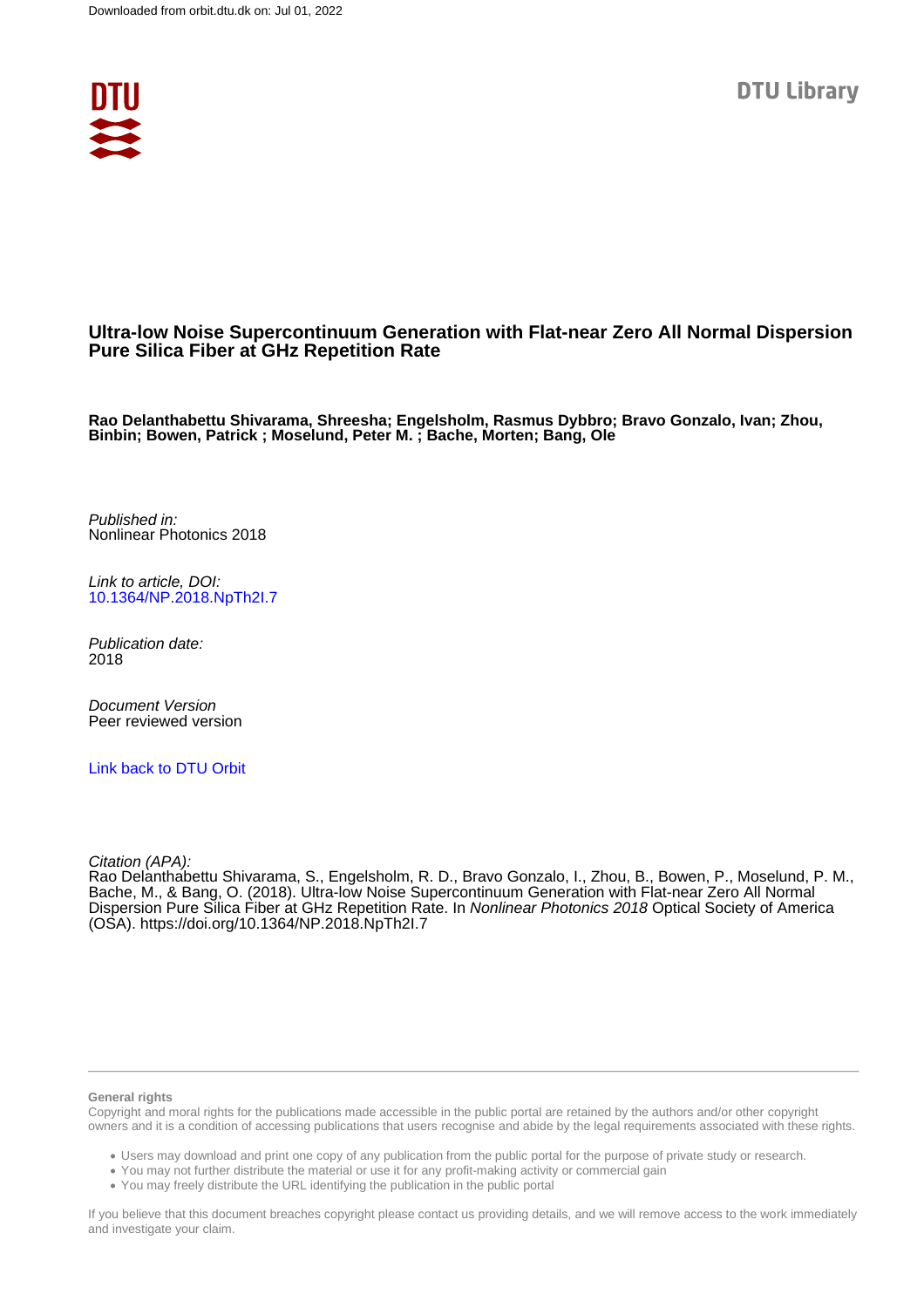# Ultra-low Noise Supercontinuum Generation with Flat-near Zero All Normal Dispersion Pure Silica Fiber at GHz Repetition Rate

Shreesha Rao D. S.<sup>1</sup>, Rasmus D. Engelsholm<sup>1</sup>, Iván B. Gonzalo<sup>1</sup>, Binbin Zhou<sup>1</sup>, Patrick Bowen $^2$ , Peter M. Moselund $^2$ , Morten Bache $^1$ , and Ole Bang $^{1,2}$ 

<sup>1</sup>*Department of Photonics Engineering, Technical University of Denmark, Ørsteds Plads, 2800, Lyngby, Denmark.* <sup>2</sup>*NKT Photonics A/S, Blokken 84, 3460 Birkerød, Denmark. shdes@fotonik.dtu.dk*

**Abstract:** A pure silica holey fiber with  $\beta_2$  of 0.44 ps<sup>2</sup>/km at 1.55  $\mu$ m and less than 1 ps<sup>2</sup>/km from 1.3 to 1.75  $\mu$ m was engineered and drawn. It is numerically shown to generate a flat coherent spectrum, pumped by a 2 kW peak power, 250 fs pulse propagating 20 m. OCIS codes: (320.6629) Supercontinuum generation, (060.2280) Fiber design and fabrication.

#### 1. Introduction

All normal dispersion (ANDi) fibers with flat and close to zero dispersion generate flat and coherent supercontinuum (SC) when pumped by a sub-picosecond (sub-ps) pulse [\[1\]](#page-2-0). This is in contrast to SC generated by anomalous dispersion pumping (for soliton number,  $N > 10$ ), where the generated spectrum shows pulse-to-pulse fluctuations even when pumped by a few hundred femtosecond (fs) pulse [\[2\]](#page-2-1). ANDi SC results in smooth spectral intensity and phase, preserves a single pulse in time domain which has lead to demonstration of sub-two cycle pulses from external recompression [\[3\]](#page-2-2). Spectra generated by these ANDi fibers enable applications that need flat and coherent SC such as optical coherence tomography (OCT), spectroscopy, and telecommunications.

#### 2. Fiber design and considerations

The goal of this design is to obtain flat and coherent SC with high energy densities around 1.2 to 1.8  $\mu$ m using low peak power (P<sub>0</sub>) fs pump at 1.55  $\mu$ m. Flat dispersion ANDi designs made of soft glass [\[4\]](#page-2-3), GeO<sub>2</sub> doped [\[5\]](#page-2-4) fibers, pumped at 1.55 µm have been recently reported to generate coherent SC. Our *pure silica* microstructured fiber (MF) design has the advantage of being able to be drawn in already existing silica draw towers, without having to be doped. The designed fiber has a flat dispersion with  $\beta_2$  of 0.44 ps<sup>2</sup>/km at the pump and less than 1 ps<sup>2</sup>/km in the entire wavelength region of interest (1.3 to 1.75 μm). The β<sub>2</sub> profile is plotted in Fig. [1\(](#page-2-5)a) and 100x image of the drawn fiber is the inset.

#### 3. Results and discussion

Coherent and smooth SC can be obtained from our fiber even by a sub-ps pump pulse. Since the fiber has flat and close to zero dispersion, new frequencies are generated coherently with the pump as broadening is dominated by self-phase modulation (SPM) and optical wave breaking (OWB). For sub-ps pulses in the fiber, broadening (∆ω*coh*) is independent of pulsewidth (T<sub>0</sub>) and  $\Delta\omega_{coh} \propto (\gamma P_0/\beta_2)^{1/2}$ . To achieve a flat spectrum with longer pulses, a longer fiber has to be used. In this case, the limiting factor for coherence is Raman amplified noise. The parametric Raman gain length,  $L_R^*$  (=  $1/g_s^*P_0$ ) becomes important when  $L_R^*$  is greater than the characteristic length of broadening form SPM and OWB, since then the broadening would be noise seeded. The parametric Raman gain,  $g_s^*$  is given by [\[1\]](#page-2-0),

$$
g_s^* = 2\gamma \operatorname{Re}\left(\sqrt{K(2q-K)}\right) \text{ with } (1) \qquad q = (1-f_R) + f_R \widetilde{\chi}_R^{(3)}(-\Omega_R) \& (2) \qquad K = -\frac{\beta_2 \Omega_R^2}{2\gamma P_0} \qquad (3)
$$

 $\widetilde{\chi}_{R}^{(3)}$  $R_R^{(3)}$  ( $-\Omega_R$ ) is the complex Raman susceptibility of the Stokes frequency with maximum gain. Since the designed fiber has  $\beta_2$  very close to zero, generated SC not only preferentially broadens towards the wavelength region with low values of dispersion but also has a large  $L_R^*$  and thus avoids introducing Raman noise. This makes the fiber suitable to generate coherent SC even when pumped with pulse durations of several hundreds of fs. The fiber has a zero dispersion wavelength close to 1.8  $\mu$ m and the chosen fiber structure is such that the confinement loss above 1.8  $\mu$ m is high. This results in almost all the power to be in the normal dispersion region of the fiber when pumped at low  $P_0$ .